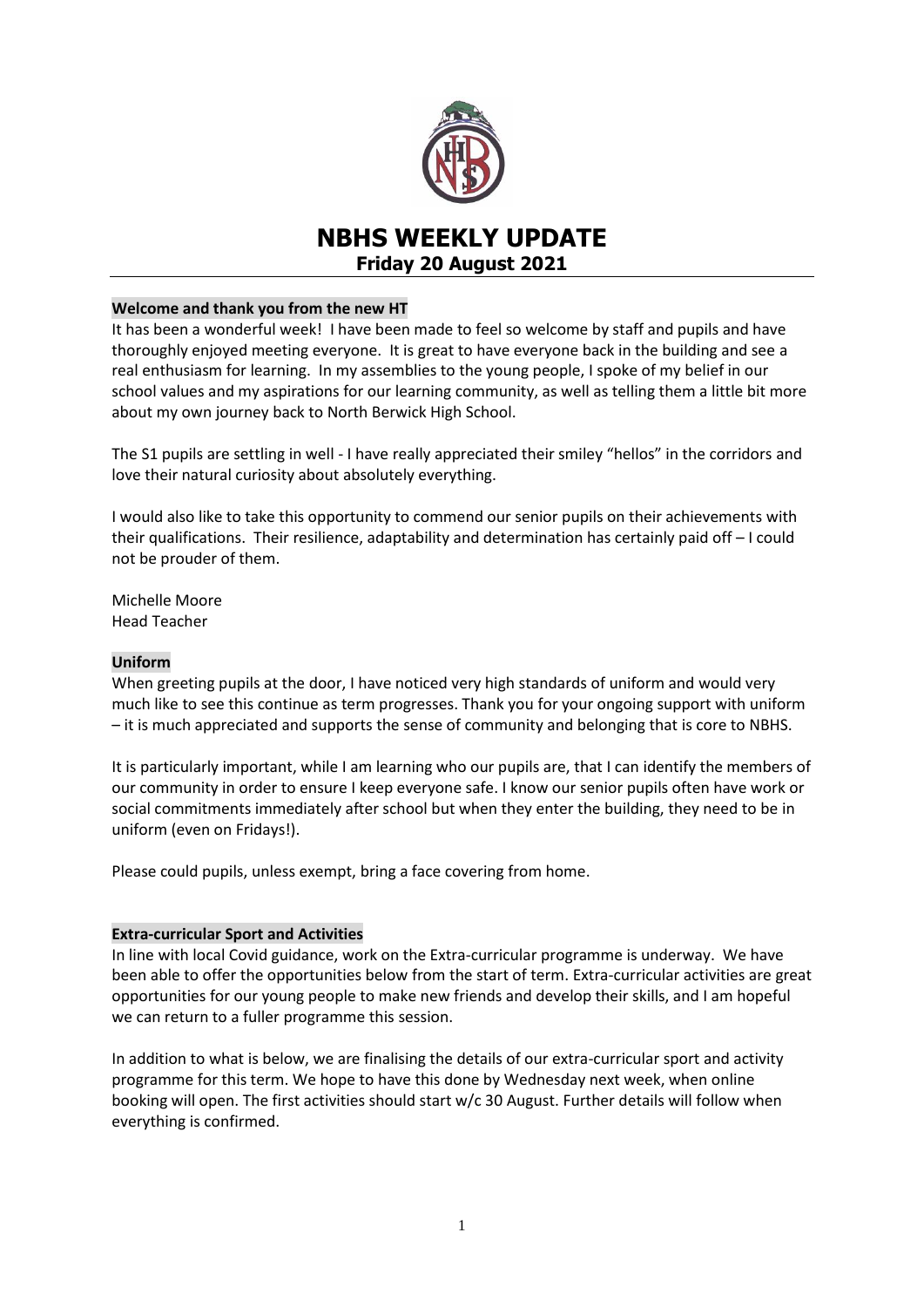We are always looking for volunteers to widen the range of activities that we offer to our pupils. If you are interested in volunteering, please contact Miss Parry, Active Schools Co-ordinator [cparry@elcschool.org.uk.](mailto:cparry@elcschool.org.uk)

| S1 Football                                                | Open to all S1 boys and girls of all abilities                                                                                                                                                                                                                                                                                                                                           | Wednesday,<br>3.45-4.45pm,<br>Recreation<br>Park Astro | Mr G.<br>Docherty                        | S <sub>1</sub>                    |
|------------------------------------------------------------|------------------------------------------------------------------------------------------------------------------------------------------------------------------------------------------------------------------------------------------------------------------------------------------------------------------------------------------------------------------------------------------|--------------------------------------------------------|------------------------------------------|-----------------------------------|
| National 5 after-<br>school<br>revision/support<br>session | A support session where pupils aiming for<br>National 5 can get help with topics causing<br>difficulty or practise exam-style questions.                                                                                                                                                                                                                                                 | Every<br>Monday<br>1530-1630 in<br>Maths 5             | Alan Cox                                 | Senior<br>Phase                   |
| Gardening                                                  | Learn gardening skills and have fun doing<br>a make-over to the Social Area courtyard.                                                                                                                                                                                                                                                                                                   | Mondays 3.30<br>- 4.15 when<br>weather<br>permits      | Dr<br><b>McKendrick</b>                  | S1, S2,<br>S <sub>3</sub>         |
| <b>Chess Club</b>                                          | Pupils can improve their strategic skills<br>and compete against their friends at one<br>of the world's oldest and finest games.                                                                                                                                                                                                                                                         | Wednesday<br>lunch time<br>(starting<br>13:10)         | John<br>O'Donnell<br>and Tom<br>Roulston | S1, S2,<br>S3,<br>Senior<br>Phase |
| <b>Biscuits and</b><br><b>Books Junior</b><br>Group        | A book group for pupils in S1-3                                                                                                                                                                                                                                                                                                                                                          | 1st Thursday<br>of the month                           | Nicole<br>Wilson                         | S1, S2,<br>S <sub>3</sub>         |
| <b>Biscuits and</b><br><b>Books Senior</b>                 | A book group for pupils across the Senior<br>phase                                                                                                                                                                                                                                                                                                                                       | The 2nd<br>Thursday of<br>the month                    | Nicole<br>Wilson                         | Senior<br>Phase                   |
| Languages and<br>film making                               | https://seet.org.uk/about-our-world<br>A creative film making challenge based on<br>themes relating to global citizenship. The<br>film has to contain at least one other<br>language other than English. Selected<br>teams will attend a film making working<br>shop with a professional filmmaker.<br>Participants will attend a premiere and<br>awards ceremony to showcase their work | Tuesday lunch Laura                                    |                                          | S3,<br>Senior                     |
| project                                                    | and achievements.                                                                                                                                                                                                                                                                                                                                                                        | time                                                   | Williamson                               | Phase                             |

# **Lunchtime**

When the weather is fine, we are encouraging young people to get some fresh air at lunchtime. As well as the canteen, we have additional dining space in the hall and S2 and S3 are able to use the social area and garden, if they wish.

# **Transport Matters**

# **Overcrowding**

We are aware that there has been some crowding on school buses along the coastal routes. We are investigating, because there seems to be ample capacity in theory. If you live along the coast, could you please emphasise the following to your children:

• Gullane pupils should be on the 124/125 buses only - both to school and home. The 124 bus going home is currently used by very few pupils, leaving the other bus crowded.